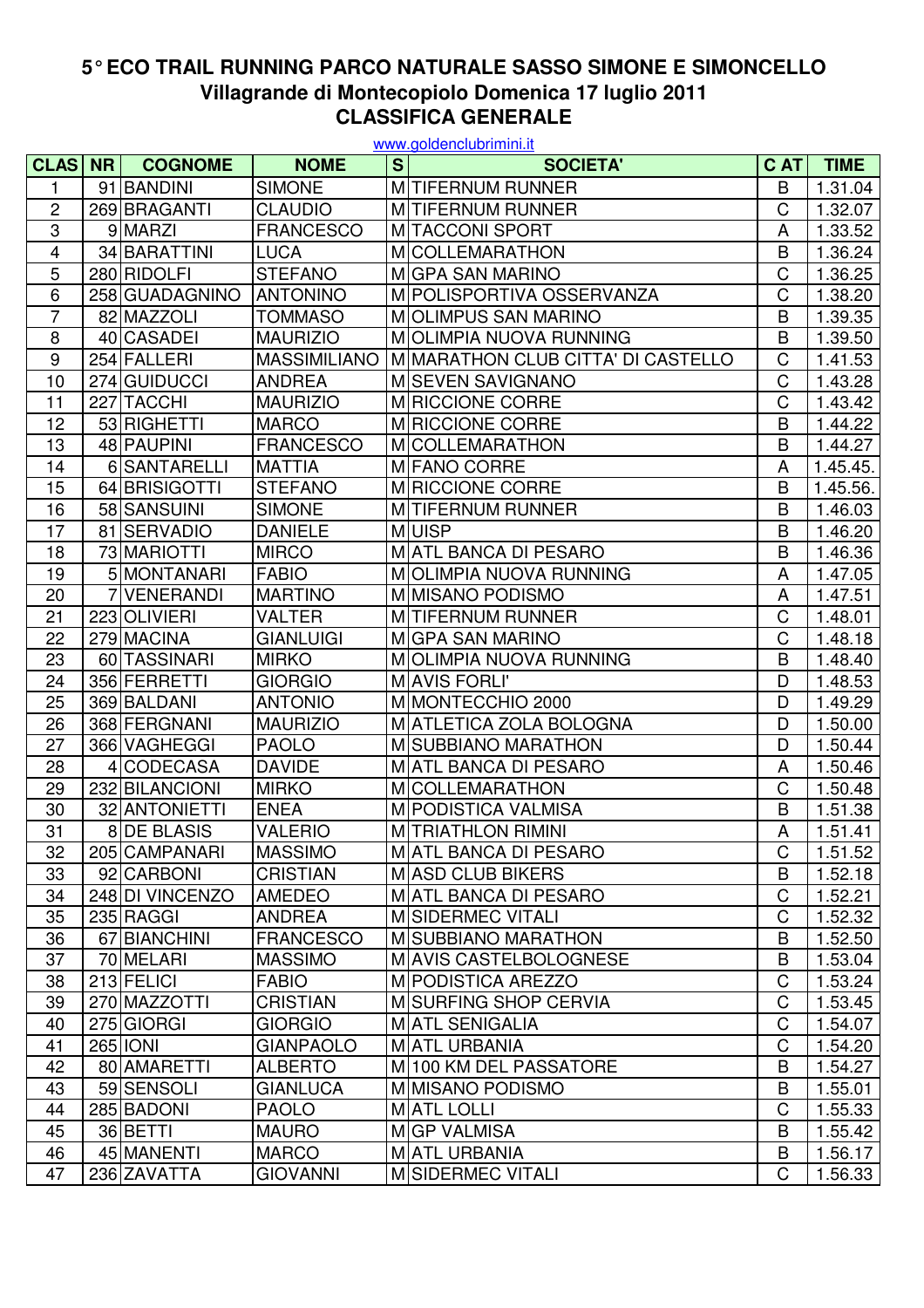| 48              | 84 URBINATI        | <b>SIMONE</b>       | M PANDA PESARO                     | B              | 1.56.34 |
|-----------------|--------------------|---------------------|------------------------------------|----------------|---------|
| 49              | 380 MORETTI        | <b>TIBERIO</b>      | <b>MEASY RUNNER</b>                | D              | 1.56.48 |
| 50              | 372 FABBRI         | <b>MAURIZIO</b>     | M RICCIONE CORRE                   | D              | 1.57.04 |
| 51              | 69 GIANNONI        | <b>RICCARDO</b>     | MAVIS CASTELBOLOGNESE              | B              | 1.58.05 |
| 52              | 57 SALIGHINI       | <b>CHRISTIAN</b>    | MOLIMPIA NUOVA RUNNING             | B              | 1.58.34 |
| 53              | 217 MARCELLI       | <b>VALTER</b>       | M RICCIONE PODISMO                 | C              | 1.58.59 |
| 54              | 211 DOMINICI       | <b>STEFANO</b>      | MATLETIC TEAM TAVERNA              | C              | 1.59.00 |
| 55              | 55 SABATINI        | <b>LUCA</b>         | <b>M</b> COLLEMARATHON             | B              | 1.59.11 |
| 56              | 219 MAZZIERLI      | <b>ROBERTO</b>      | M POD IL CAMPINO                   | C              | 1.59.22 |
| 57              | 259 MARTINI        | <b>MASSIMO</b>      | M MONTECCHIO 2000                  | C              | 2.00.16 |
| 58              | 264 MUGGIANI       | <b>MAURIZIO</b>     | MATL CAPANNE PG                    | C              | 2.00.51 |
| 59              | 240 PRIOLI         | <b>MICHELE</b>      | MATL BANCA DI PESARO               | C              | 2.00.54 |
| 60              | 241 BOSCHETTI      | <b>DAVIDE</b>       | MEASY RUNNER                       | C              | 2.00.57 |
| 61              | 229 TONI           | <b>OMAR</b>         | <b>M</b> COLLEMARATHON             | C              | 2.01.00 |
| 62              | 354 CARBELLOTTI    | <b>RODOLFO</b>      | M RICCIONE CORRE                   | D              | 2.01.01 |
| 63              | 238 PEDINI         | <b>MICHELE</b>      | M MONTECCHIO 2000                  | C              | 2.01.10 |
| 64              | 371 BELEFFI        | <b>ALESSANDRO</b>   | M SIDERMEC VITALI                  | D              | 2.01.14 |
| 65              | 273 ANTONUCCI      | <b>MAURO</b>        | <b>MATL FALCONARA</b>              | C              | 2.01.18 |
| 66              | 93 CASADEI         | <b>GIACOMO</b>      | MGPA SAN MARINO                    | B              | 2.01.50 |
| 67              | 207 CIAPPINI       | <b>STEFANO</b>      | MOLF RIMINI                        | C              | 2.02.06 |
| 68              | 438 SARTI          | <b>ALICE</b>        | <b>F ATL 75 CATTOLICA</b>          | F              | 2.02.15 |
| 69              | 216 GIUDICATTI     | <b>MASSIMO</b>      | MAVIS TREVIGLIO                    | C              | 2.02.42 |
| 70              | 263 SERFILIPPI     | <b>MAURO</b>        | MATL URBANIA                       | C              | 2.02.48 |
| 71              | 365 TUOZZOLO       | <b>GIOVANNI</b>     | MATL BANCA DI PESARO               | D              | 2.02.53 |
| 72              | 244 PRADARELLI     | <b>DANIELE</b>      | MGP LUCREZIA PESARO                | C              | 2.03.06 |
| 73              | 353 BIAGIOTTI      | <b>DANILO</b>       | MATL 75 CATTOLICA                  | D              | 2.03.25 |
| 74              | 49 PICCININI       | <b>LORENZO</b>      | MARCUS RIMINI                      | B              | 2.03.18 |
| 75              | 62 UGOLINI         | <b>STEFANO</b>      | M RICCIONE CORRE                   | B              | 2.04.09 |
| 76              | 95 DE PAOLO        | <b>LORIS</b>        | MOLIMPIA NUOVA RUNNING             | B              | 2.04.42 |
| 77              | 255 SAKHI          | <b>AZEDDINE</b>     | M MARATHON CLUB CITTA' DI CASTELLO | C              | 2.04.56 |
| 78              | 214 GIARDI         | <b>MAURIZIO</b>     | MGPA SAN MARINO                    | C              | 2.05.19 |
| 79              | 46 MASSARI         | <b>MARCO</b>        | MOLIMPUS SAN MARINO                | B              | 2.05.27 |
| $\overline{80}$ | 364 TECCHI         | <b>MARCELLO</b>     | MATL BANCA DI PESARO               | $\overline{D}$ | 2.05.52 |
| 81              | 405 SBORO          | <b>ALFREDO</b>      | <b>MRIMINI NORD</b>                | E              | 2.06.02 |
| 82              | 87 RIGHI           | <b>SIMONPIETRO</b>  | MAVIS FORLI'                       | B              | 2.06.06 |
| 83              | <b>462 KUTY</b>    | <b>JUDIT</b>        | F MONTECCHIO 2000 UNGHERIA         | G              | 2.06.18 |
| 84              | 233 GHEZZI         | <b>MORENO</b>       | M POD IL CAMPINO                   | C              | 2.07.11 |
| 85              | 51 RENZI           | <b>DAVIDE</b>       | MATL. TAVERNA                      | B              | 2.07.16 |
| 86              | 256 FIORUCCI       | <b>MASSIMILIANO</b> | M MARATHON CLUB CITTA' DI CASTELLO | C              | 2.07.45 |
| 87              | 224 PIAZZA         | <b>LUCIANO</b>      | MAVIS FORLI                        | $\mathsf C$    | 2.08.30 |
| 88              | <b>481 LANZONI</b> | <b>CINZIA</b>       | <b>F AVIS FORLI</b>                | Н              | 2.09.24 |
| 89              | 74 EMILIANI        | <b>DAVIDE</b>       | MCASADEI RAVENNA                   | B              | 2.09.27 |
| 90              | 3 CAPPELLI         | <b>DIEGO</b>        | MOLOKUM OSTIA                      | A              | 2.09.45 |
| 91              | 375 GRAM, NELLINI  | <b>FAUSTO</b>       | MEDERA FORLI'                      | D              | 2.09.54 |
| 92              | 83 LADISA          | <b>GIORGIO</b>      | MISEVEN SAVIGNANO                  | B              | 2.10.23 |
| 93              | 267 ONOFRI         | <b>STEFANO</b>      | M                                  | C              | 2.10.25 |
| 94              | <b>463 MUCCINI</b> | <b>FRANCESCA</b>    | F ATLETIC TEAM TAVERNA             | G              | 2.10.26 |
| 95              | 381 LACCHINI       | <b>GIANCARLO</b>    | MARRURRA FORLINPOPOLI              | D              | 2.10.28 |
| 96              | 376 MICCHI         | <b>SANTI</b>        | MATLETICA NICCHI AREZZO            | D              | 2.10.29 |
| 97              | 271 ALOIGI         | <b>MARCO</b>        | <b>MITFERMO</b>                    | $\mathsf C$    | 2.10.32 |
| 98              | 440 BERARDI        | <b>ELISABETTA</b>   | F<br><b>CASADEI RAVENNA</b>        | F              | 2.11.13 |
| 99              | 41 CHIERICI        | <b>STEFANO</b>      | MEDERA FORLI'                      | B              | 2.11.20 |
| 100             | 78 MARINELLI       | <b>MIRO</b>         | MGOLDEN CLUB RIMINI                | B              | 2.11.28 |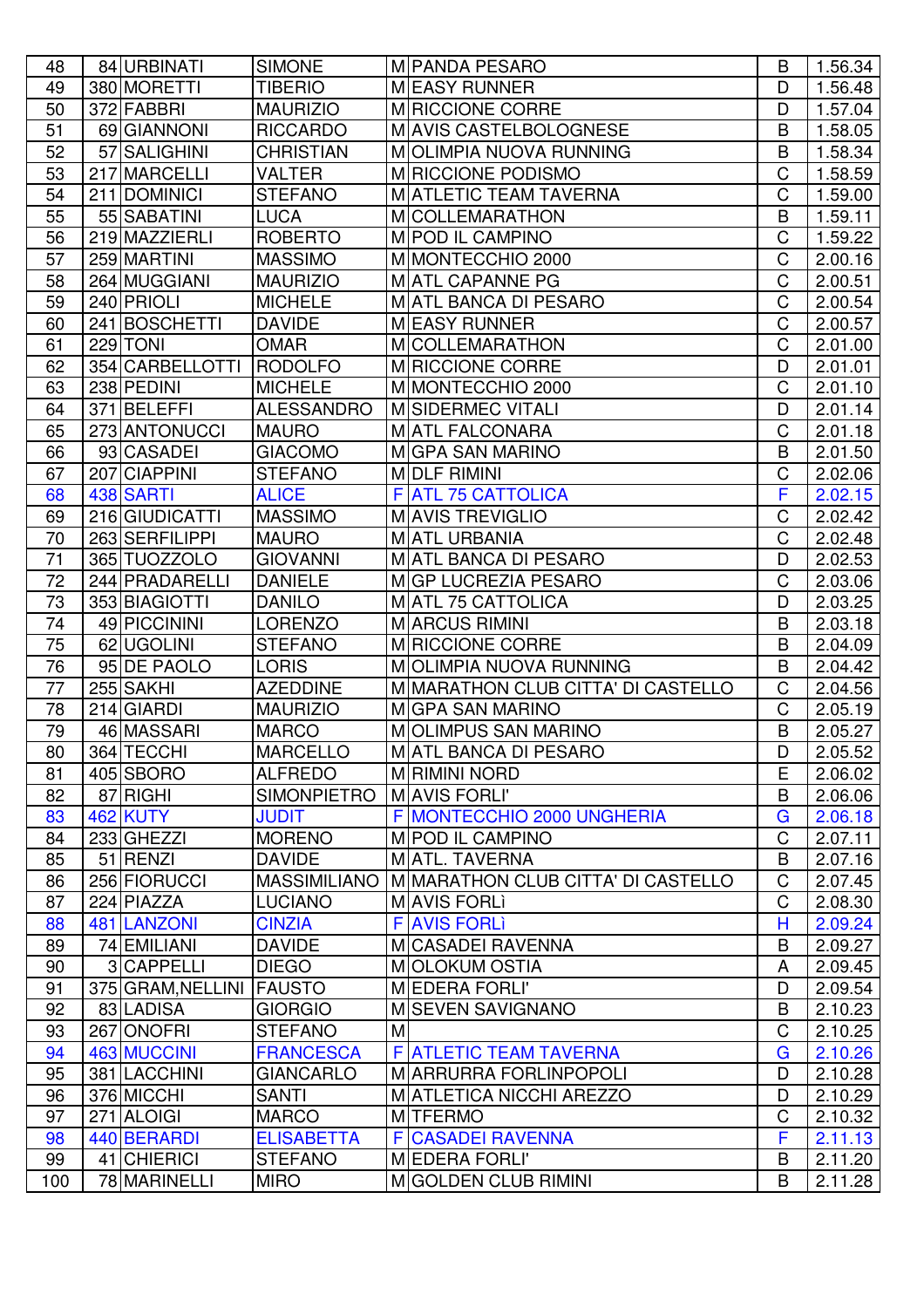| 101              | 50 PICCIONI     | <b>GONNARIO</b>     |   | MGP VALMISA                    | B           | 2.11.30  |
|------------------|-----------------|---------------------|---|--------------------------------|-------------|----------|
| 102              | 228 TARINI      | <b>ROBERTO</b>      |   | MATL BANCA DI PESARO           | C           | 2.11.32  |
| 103              | 470 DUEPETTI    | <b>LAURA</b>        |   | <b>F ATL SENIGALIA</b>         | G           | 2.11.40  |
| 104              | 461 ABATI       | <b>LORENZA</b>      |   | F POL OSSERVANZA CESENA        | G           | 2.11.43  |
| 105              | 363 RONCHI      | <b>MAURIZIO</b>     |   | MOLIMPUS SAN MARINO            | D           | 2.11.50  |
| 106              | 234 POSANZINI   | <b>MASSIMILIANO</b> |   | MATLETIC TEAM TAVERNA          | C           | 2.12.02  |
| 107              | 286 GIULIANELLI | <b>ENRICO</b>       |   | M PODISTICA CONSOLINI          | C           | 2.12.12  |
| 108              | 85 SANTI        | <b>DAVIDE</b>       |   | M SPORT CALCINELLI             | B           | 2.12.20  |
| 108              | 281 MONTESI     | <b>PAOLO</b>        |   | MGPA SAN MARINO                | C           | 2.12.30  |
| 110              | 88 MALLUCCI     | <b>NICOLA</b>       |   | MASD BIKERS                    | B           | 2.12.45  |
| 111              | 247 ANGELINI    | <b>GIANMARCO</b>    |   | MATL BANCA DI PESARO           | C           | 2.12.55  |
| 112              | 362 MONTANARI   | <b>ANNIBALE</b>     |   | <b>M</b> COLLEMARATHON         | D           | 2.13.00  |
| $\overline{1}13$ | 226 SEMPRINI    | <b>IVAN</b>         |   | M MISANO PODISMO               | C           | 2.13.05  |
| 114              | 212 DRAGHI      | <b>FABRIZIO</b>     |   | <b>MRIMINI NORD</b>            | C           | 2.13.07  |
| 115              | 370 VACCARINI   | <b>OSCAR</b>        |   | MATLETICA 75 CATTOLICA         | D           | 2.14.14  |
| 116              | 90 BALDUCCI     | <b>ROBERTO</b>      |   | MASD BIKERS                    | B           | 2.14.40  |
| 117              | 373 GRILLI      | <b>ROBERTO</b>      |   | MGP LUCREZIA PESARO            | D           | 2.15.02  |
| 118              | 98 CAMPANARI    | <b>SIMONE</b>       |   | M TIFERNUM RUNNER              | B           | 2.15.07  |
| 119              | 230 VAROLI      | <b>ENRICO</b>       |   | MUISP                          | C           | 2.15.09  |
| 120              | 358 GABUCCI     | <b>GILBERTO</b>     |   | MATL BANCA DI PESARO           | D           | 2.15.14  |
| 121              | 357 FIORELLI    | <b>STEFANO</b>      |   | MATL BANCA DI PESARO           | D           | 2.15.31  |
| 122              | 1 AMANZIO       | <b>STEFANO</b>      |   | M MISANO PODISMO               | A           | 2.15.45  |
| 123              | 44 GHINASSI     | <b>MARCO</b>        |   | MAVIS FORLI                    | B           | 2.15.55  |
| 124              | 278 VANDI       | <b>STEFANO</b>      |   | MAVIS FORLI'                   | C           | 2.16.00  |
| 125              | 66 GALLINUCCI   | <b>LUCA</b>         |   | MATLETICA 75 CATTOLICA         | B           | 2.16.12  |
| 126              | 206 CASALE      | <b>ENZO</b>         |   | MOLIMPIA NUOVA RUNNING         | C           | 2.17.12  |
| 127              | 97 FUZZI        | <b>ANDREA</b>       |   | M MISANO PODISMO               | B           | 2.17.25  |
| 128              | 37 BIAGETTI     | <b>CARLO</b>        |   | MATL.URBANIA                   | B           | 2.17.54  |
| 129              | 361 MENCHETTI   | <b>ADRIANO</b>      |   | M POD IL CAMPINO               | D           | 2.18.10  |
| 130              | 359 GUIDI       | <b>GIULIANO</b>     |   | MGPA SAN MARINO                | D           | 2.18.20  |
| 131              | 245 SCHEMBRI    | <b>FRANCESCO</b>    |   | MIGP LUCREZIA PESARO           | C           | 2.18.46  |
| 132              | 94 PATERNIANI   | <b>DAVIDE</b>       |   | <b>M</b> COLLEMARATHON         | B           | 2.18.58. |
| 133              | 10 BRANDI       | LORENZO             |   | M LIBERO                       | A           | 2.19.02  |
| 134              | 367 LO BIANCO   | <b>CARMINE</b>      |   | M POL COOP CERAMICHE IMOLA     | D           | 2.19.36  |
| 135              | 79 SCOZZOLI     | <b>ANDREA</b>       |   | MISURFING SHOP CERVIA          | B           | 2.19.39  |
| 136              | 89 GIROLINETTI  | <b>MICHELE</b>      |   | MASD BIKERS                    | B           | 2.20.02  |
| 137              | 210 DELMONTE    | <b>ANDREA</b>       |   | <b>M</b> COLLEMARATHON         | $\mathsf C$ | 2.21.00  |
| 138              | 360 LUCCI       | <b>ROBERTO</b>      |   | MATL. FALCONARA                | D           | 2.21.09  |
| 139              | 355 CECCARELLI  | <b>FABIO</b>        |   | MCOLLEMARATHON                 | D           | 2.21.31  |
| 140              | 276 CASIRAGHI   | <b>MARCO</b>        |   | M RUNNER DESIO                 | C           | 2.21.58  |
| 141              | 215 GIRONI      | <b>MATTEO</b>       |   | M RICCIONE CORRE               | C           | 2.22.25  |
| 142              | 442 MELANDRI    | <b>FRANCESCA</b>    | F | <b>RICCIONE PODISMO</b>        | F           | 2.23.12  |
| 143              | 68 SCOZZOLI     | <b>MATTEO</b>       | M |                                | B           | 2.23.14  |
| 144              | 408 MANCINI     | <b>ENRICO</b>       |   | MATL. CAMPO GIURATI MILANO     | E           | 2.23.21  |
| 145              | 249 CLINI       | <b>FILIPPO</b>      |   | MG.S. ATLETICA BANCA DI PESARO | C           | 2.23.26  |
| 146              | 201 ALBERTI     | <b>LORENZO</b>      |   | MAVIS SAN SEPOLCRO             | C           | 2.23.32  |
| 147              | 432 SABATINI    | <b>MANUELA</b>      |   | <b>F ASD CLUB BIKERS</b>       | F           | 2.23.35  |
| 148              | 257 PAGANI      | <b>LORENZO</b>      | M |                                | C           | 2.23.51  |
| 149              | 351 ALTEA       | <b>PAOLO</b>        |   | <b>M</b> COLLEMARATHON         | D           | 2.23.53  |
| 150              | 283 TURRICCHIA  | <b>LUCA</b>         |   | <b>MATL MELITO BOLOGNA</b>     | $\mathsf C$ | 2.23.56  |
| 151              | 469 BINUCCI     | <b>STEFANIA</b>     |   | <b>F FANO CORRE</b>            | G           | 2.24.02  |
| 152              | 379 LOLLI       | <b>ERMANNO</b>      |   | MFANO CORRE                    | D           | 2.24.04  |
| 153              | 433 SANARELLI   | <b>NICOLETTA</b>    |   | <b>F POD IL CAMPINO</b>        | F           | 2.24.06  |
|                  |                 |                     |   |                                |             |          |